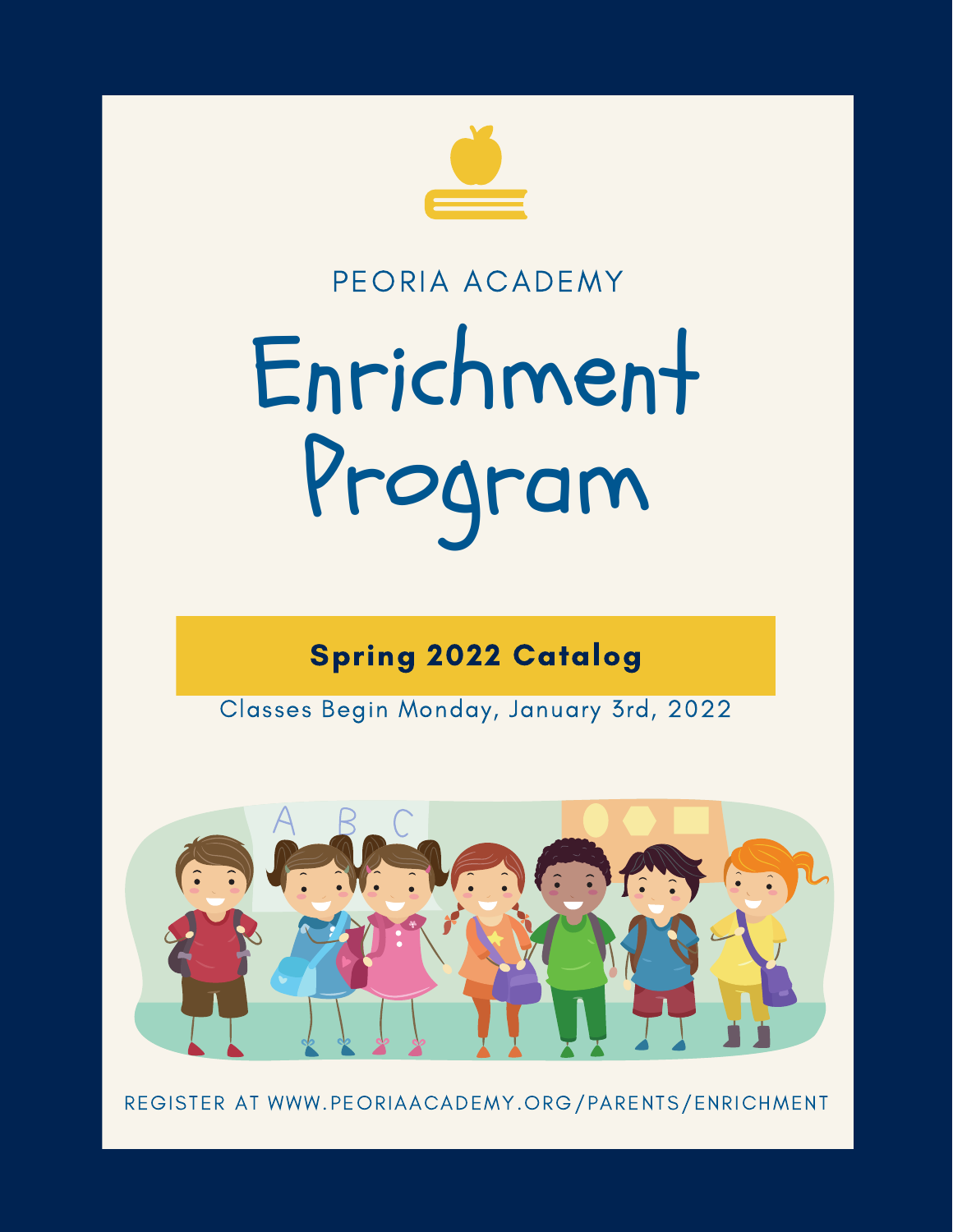

# TABLE OF CONTENTS:

| Enrichment programming at Peoria Academy----------------------------(page 3) |  |
|------------------------------------------------------------------------------|--|
|                                                                              |  |
|                                                                              |  |
|                                                                              |  |
|                                                                              |  |
|                                                                              |  |
|                                                                              |  |
|                                                                              |  |
|                                                                              |  |
|                                                                              |  |
|                                                                              |  |

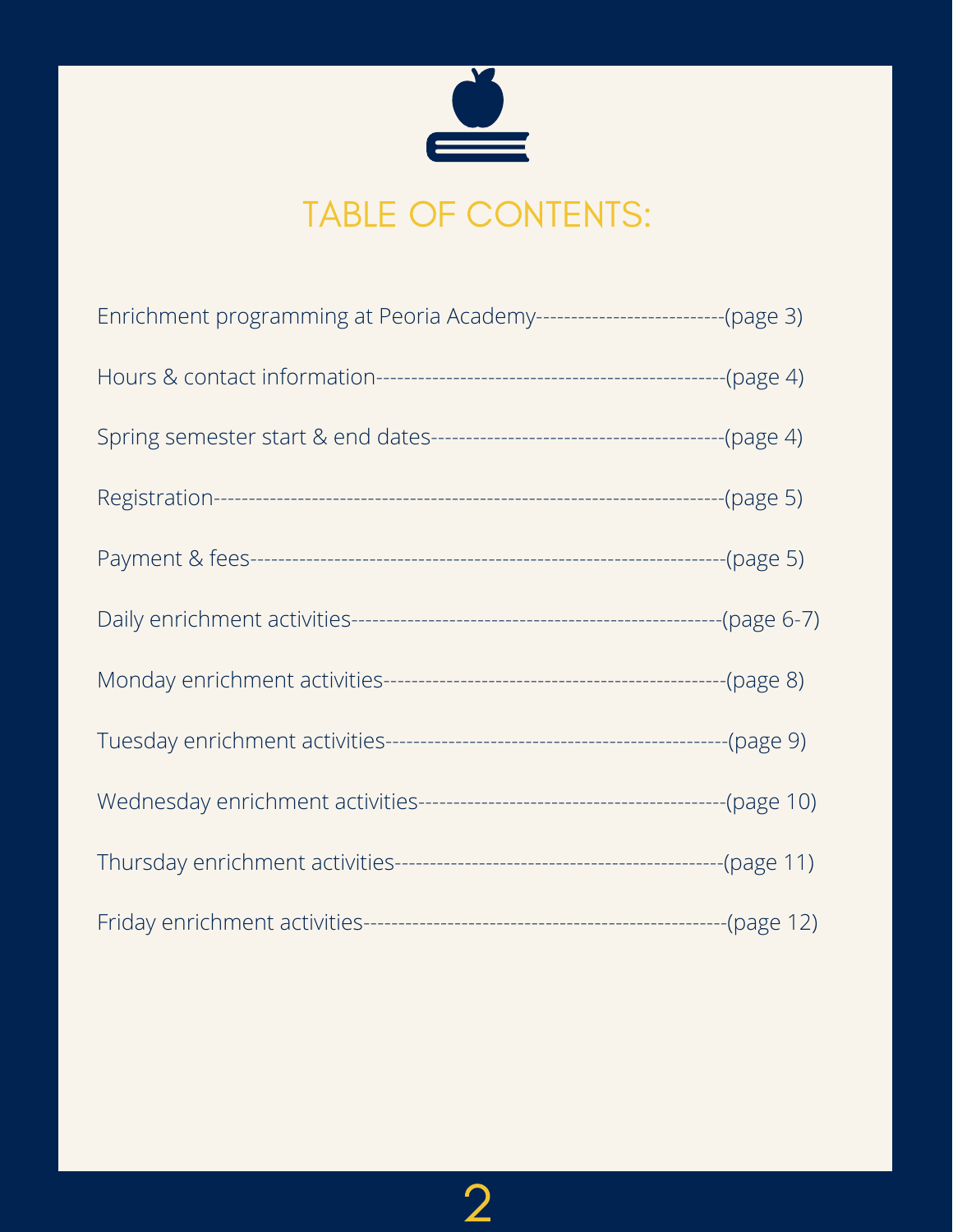

# 2021-2022 ENRICHMENT PROGRAMMING AT PEORIA ACADEMY

Peoria Academy's Enrichment Program offers unique experiences in the arts, academics, and athletics. It is an essential part of our holistic approach to education. We offer before and after school classes and community experiences on weekends and breaks.

# BEFORE SCHOOL

Our building opens at 7:00 am. Students enrolled in a Before School Activity (e.g. Soccer Shots, music lesson) can attend Before Care in the library for no additional charge, otherwise a drop in fee will be charged for each day. Students that arrive after 8 am but before school begins will start the day with recess.

# AFTER SCHOOL

Students are dismissed at 3:00 pm. Those who are not enrolled in an enrichment class and are not picked up by 3:05 pm will join After Care and will be charged by the hour. Students enrolled in an enrichment activity are to be picked up at 4:00 or join After Care. Students begin athletic activities at 4:00. Athletes can attend the Athlete's Study Hall from 3:00-4:00 for no additional charge.

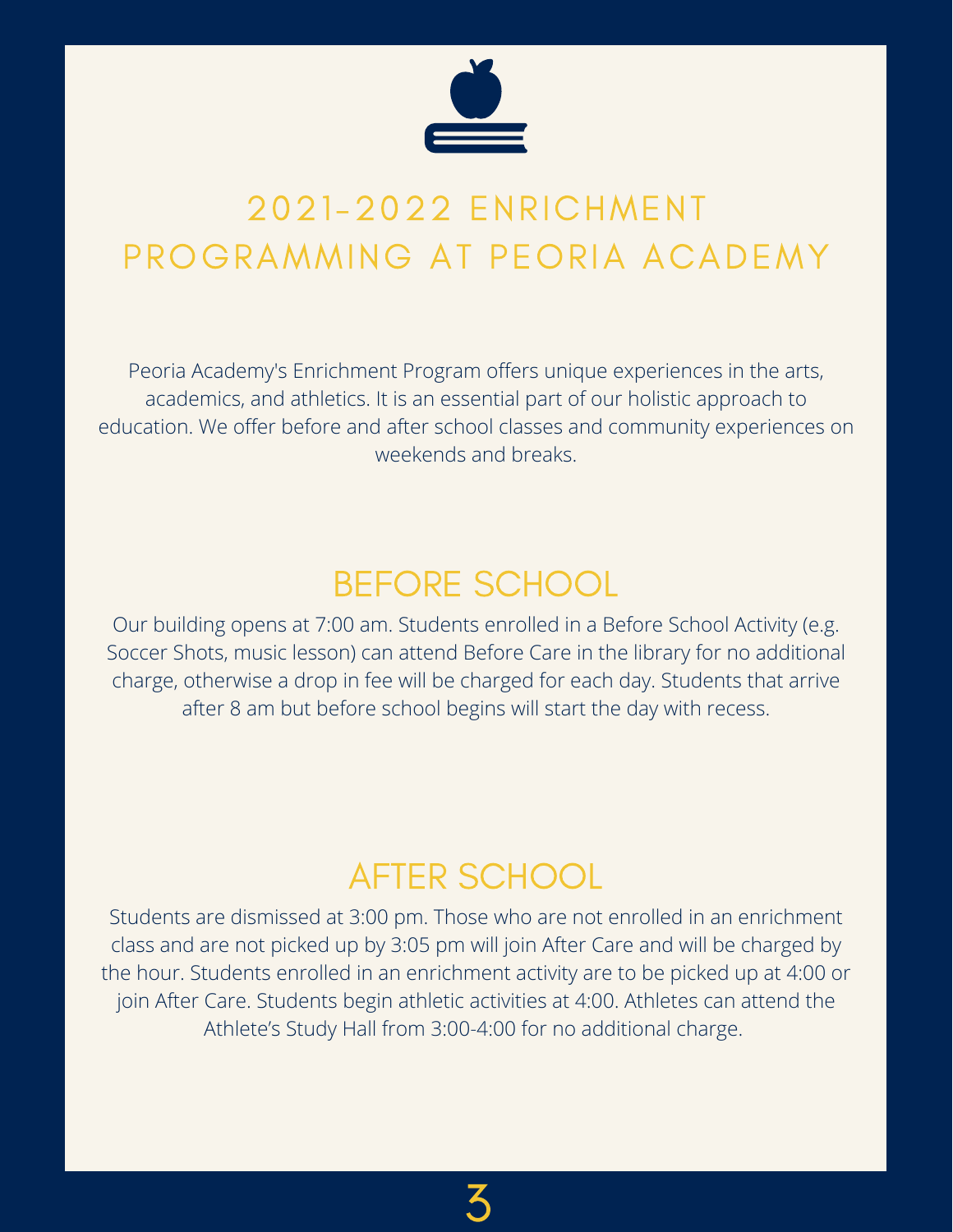



**Building open:** 7:00 am - 6:00 pm

**Before-Care:** 7:00 am - 8:00 am

**Afternoon Enrichment Classes:** 3:00 pm - 4:00 pm

> **After-Care:** 3:00 pm - 6:00 pm

# CONTACT INFORMATION

**Extended Care Phone (Please TEXT for pickup)** 309-868-7616

> **Office Phone:** 309-692-7570

**Office Email:** ddolan@peoriaacademy.org

# SPRING SEMESTER DATES

**Begins:** Monday, January 3 **Ends:** Friday, May 27

Because our classes run the full semester, there will be no make-up classes for group offerings. For individual lessons, make-up classes will only be scheduled if the class is cancelled by

instructor.

4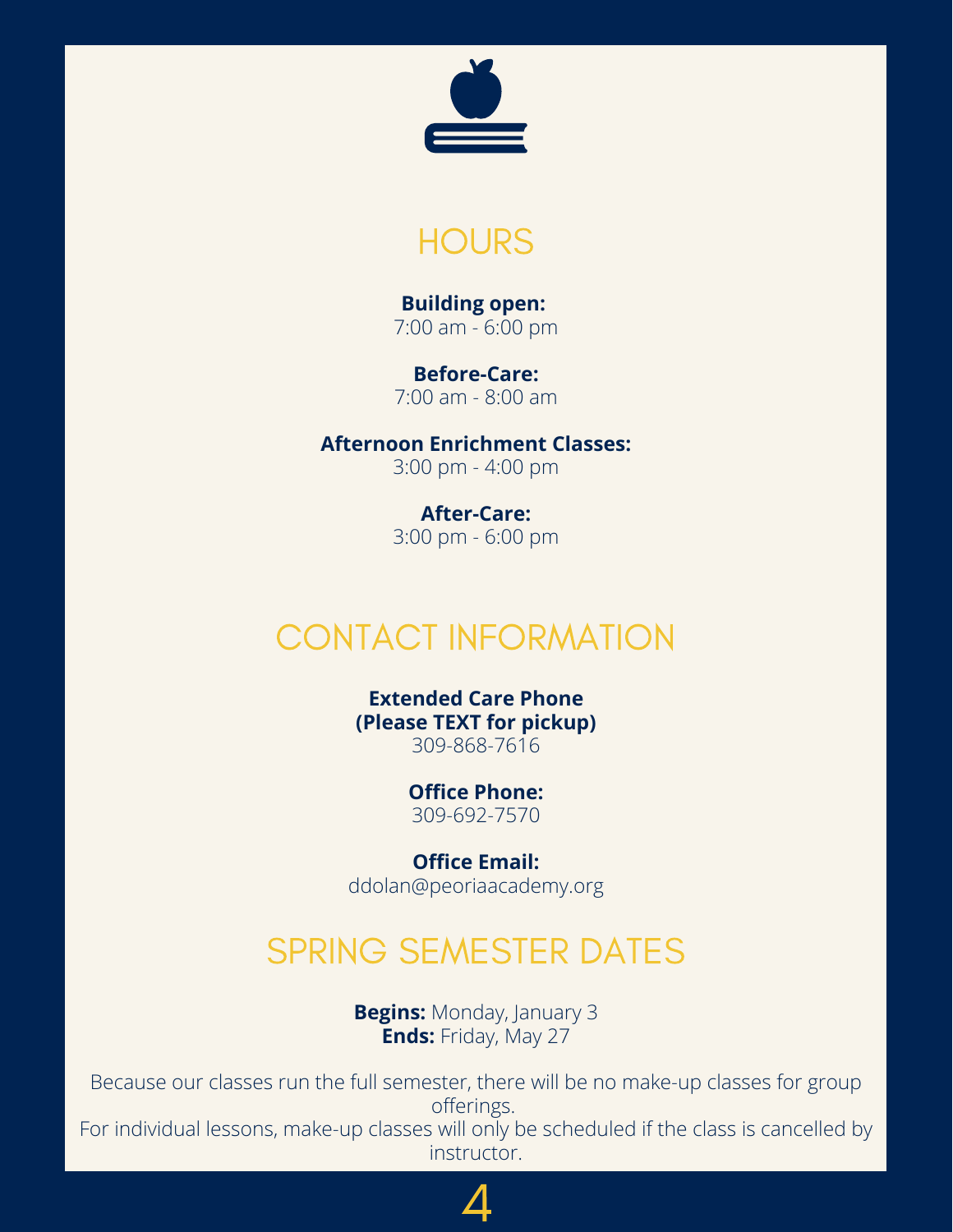

Registration will be shared via SignUp Genius in December. You will receive an email confirmation upon submitting your online registration and your PA account will be billed accordingly.

To guarantee a spot, please register as soon as possible. Registration is due before the first day of class. Late registration will be permitted if space is available for that class. Any late registrants will still be charged the full fee. Refunds will only be issued if the class is canceled by Peoria Academy. Peoria Academy reserves the right to remove any student who demonstrates unsuitable behavior.

# PAYMENT & FEES

# **Before Care: \$10 per day After Care: \$10 per hour**

| • Individual Lessons | \$22 per class                                         |
|----------------------|--------------------------------------------------------|
| (Excluding Suzuki):  | 1 class per week for 30 minutes.                       |
| • 1 credit class:    | \$11 per 1 credit class / \$16.50 per 1.5 credit class |
|                      | 1 meeting per week for 1 hour                          |
| • IESA Athletics:    | \$200 per sport                                        |
|                      | 3 practices per week & games / meets                   |

**Classes run by our external partners (e.g. Soccer Shots, Suzuki Music, The Clubs and River City, Peoria Park District) will be sent separately.**

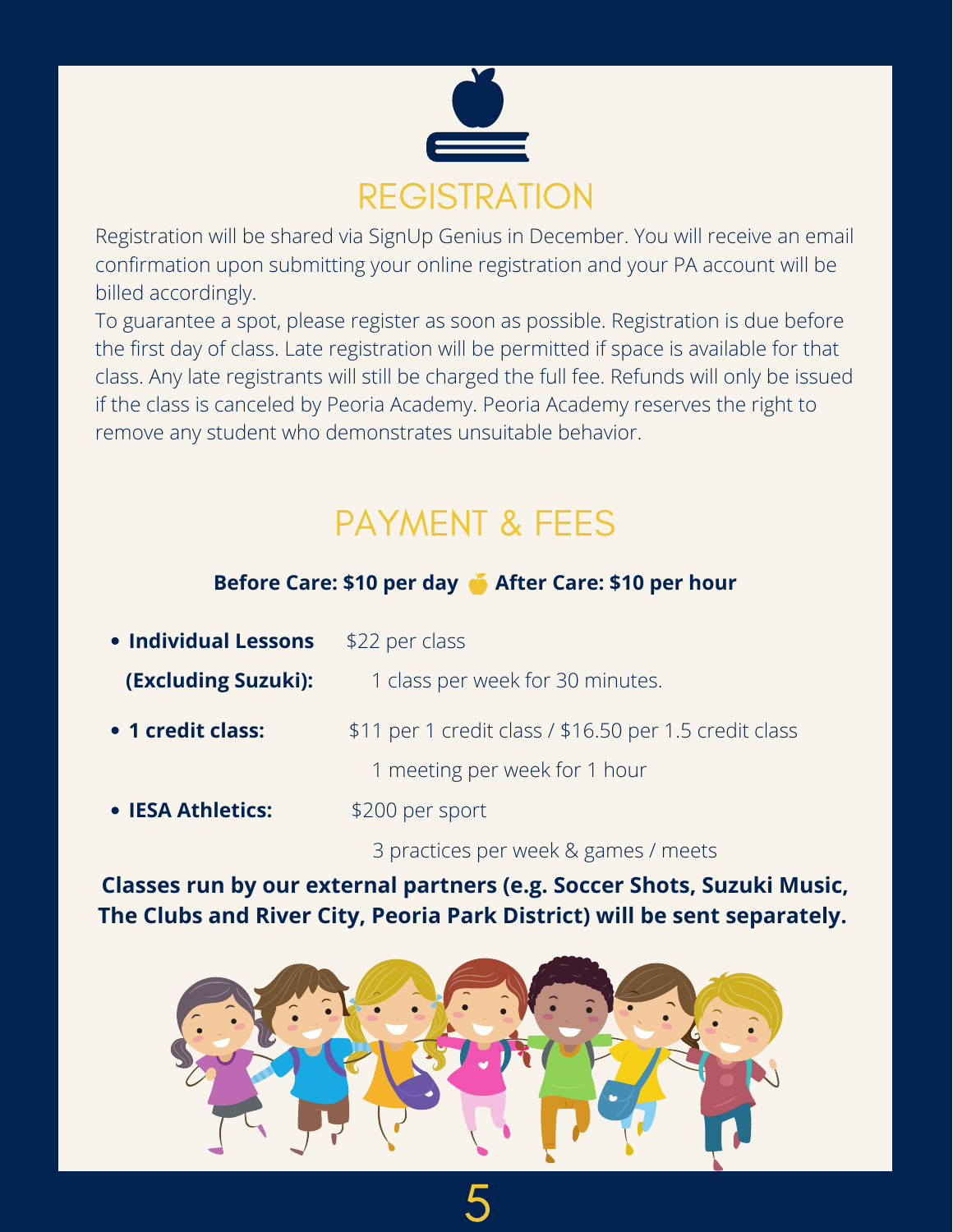

# **1-1 SPANISH LESSONS VIA ZOOM (K-8TH)**

#### **Instructor: Ms. Camperos**

The instructor, Ms. Camperos, currently teaches Spanish language and literature at The International School of Panama. She was born in Venezuela and majored in Modern Languages at the Universidad Metropolitana de Venezuela. Spanish students at all levels will participate in discussions and games. Ms. Camperos is experienced in teaching all language learners, from beginners to native speakers. She is also well versed in technological tools to make learning via Zoom engaging and fun. For more information you may contact Ms. Grisel Camperos directly at griselcamperos@gmail.com

# **Monday-Thursday - 4:00 & 4:30**

# **Saturdays - 9:30, 10:00, 10:30, 11:00, 11:30, & 12:00 Weekday classes can be taken via Zoom at Peoria Academy or remotely.**

# **SUZUKI STRINGS LESSONS**

Suzuki offers daily individual and small group classes for violin, viola and cello on campus. Registration is done directly via the Suzuki Music [Website](https://www.youthmusicillinois.org/suzuki-school-of-music.html) and more information can be obtained from the Suzuki Music Director Laura Otto ([suzukidirector@ciys.org](mailto:suzukidirector@ciys.org))

# **PIANO / MUSIC COMPOSITION / COMPUTER MUSIC**

# **Instructor: Sean Klink**

Mr. Klink holds a Bachelor's degree in Music from Monmouth College and a Master's in Music Composition from Western Illinois University. Mr. Klink is open to beginning or experienced students, offering lessons in Piano Composition, and Music Technology. Students will focus on building a good foundation of proper technique and the basics of music theory.

**Monday-Friday - 3:00, 3:30, 4:00 & 4:30**

# **GUITAR, BASS, BANJO**

# **Instructor: Wes Sedrel**

Mr. Sedrel's BA holds a B.A. in philosophy and music, and a Master's (MDiv) from Dubuque Theological Seminary. He is a member of the St. Martin Chamber Players, the Bradley University Guitar Ensemble, and Collegium Musicum at Bradley University.

**Monday, Tuesday, Thursday, Friday - 3:30, 4:00 & 4:30 Wednesday 3:30 & 4:00**

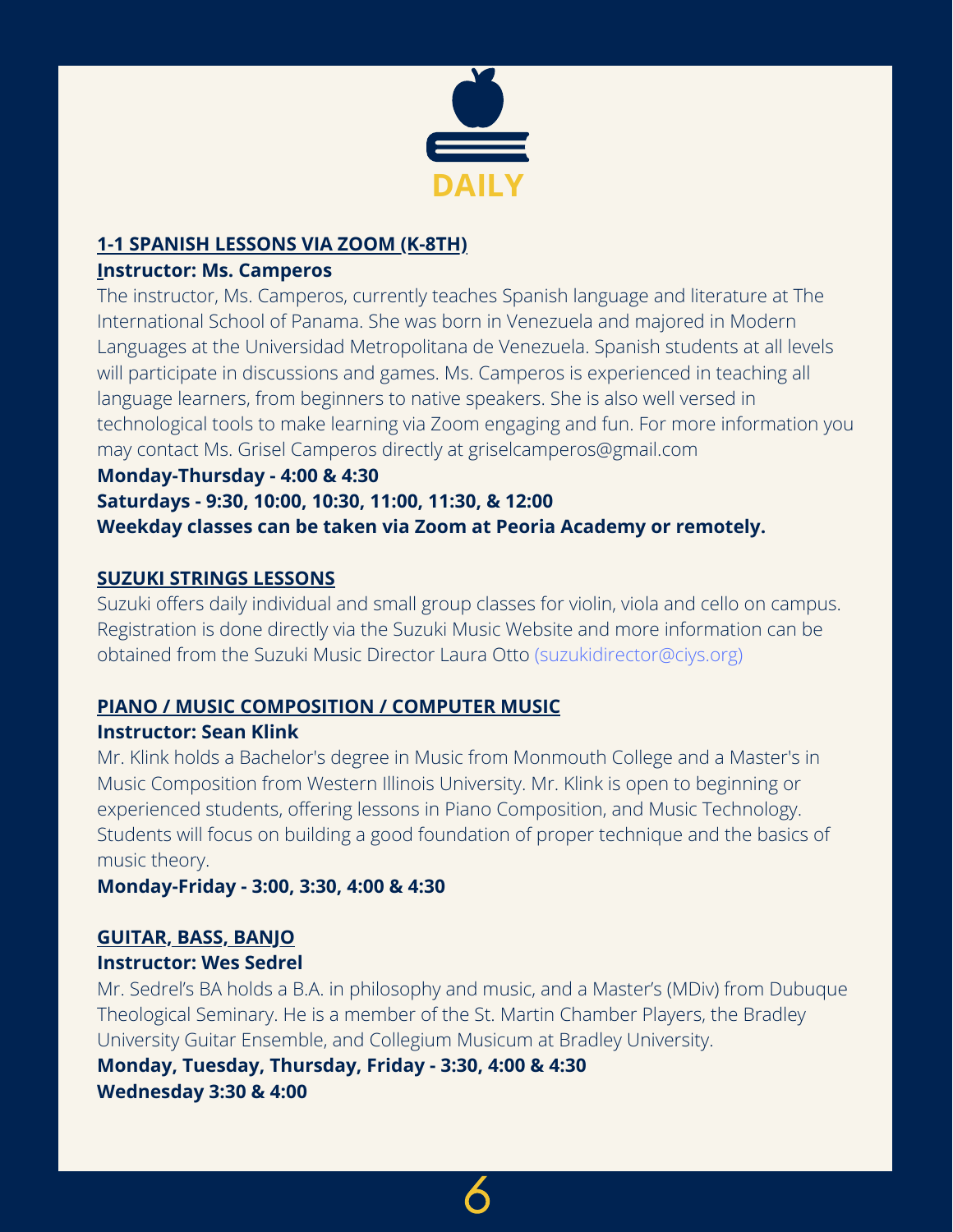

# **DAILY (CONTINUED)**

#### **PIANO / UKULELE**

#### **Instructor: Courtney Genard**

Courtney Genard is a Board Certified - Music Therapist and owner of Note By Note Music Therapist, LLC.

**Mondays, Tuesdays, Wednesdays & Fridays 7:50 am**

# **PIANO**

**Instructor: Patrick Johnson** Mr. Johnson is graduate of Notre Dame University with more than 15 years teaching individual piano and small group lessons,

**Mondays, Tuesdays, Friday - 3:00, 3:30, 4:00 & 4:30. Wednesdays - 7:20 am & 7:50 am**

# **VOICE**

**Instructor: Ellie Bennett** Ms. Bennett is a teaching artist with [Nitsch Theatre Arts](http://www.nitschtheatrearts.org/). **Monday - 3:00**

**Wednesday - 3:00 Friday - 3:00, 3:30, 4:00 & 4:30**

# **ATHLETE'S STUDY HALL (GRADES 5-8)**

#### **Available only to student athletes.**

In order to stay on campus, 5th grade and Middle School students signed up for a sports team starting at 4:00 must either join an enrichment class from 3:00-4:00 or come to the Athlete's Study Hall with Mr. Kissell in the science lab. Athlete's will have the opportunity to complete homework and read in a quiet, supervised setting. No separate registration is required and there is no additional charge.

7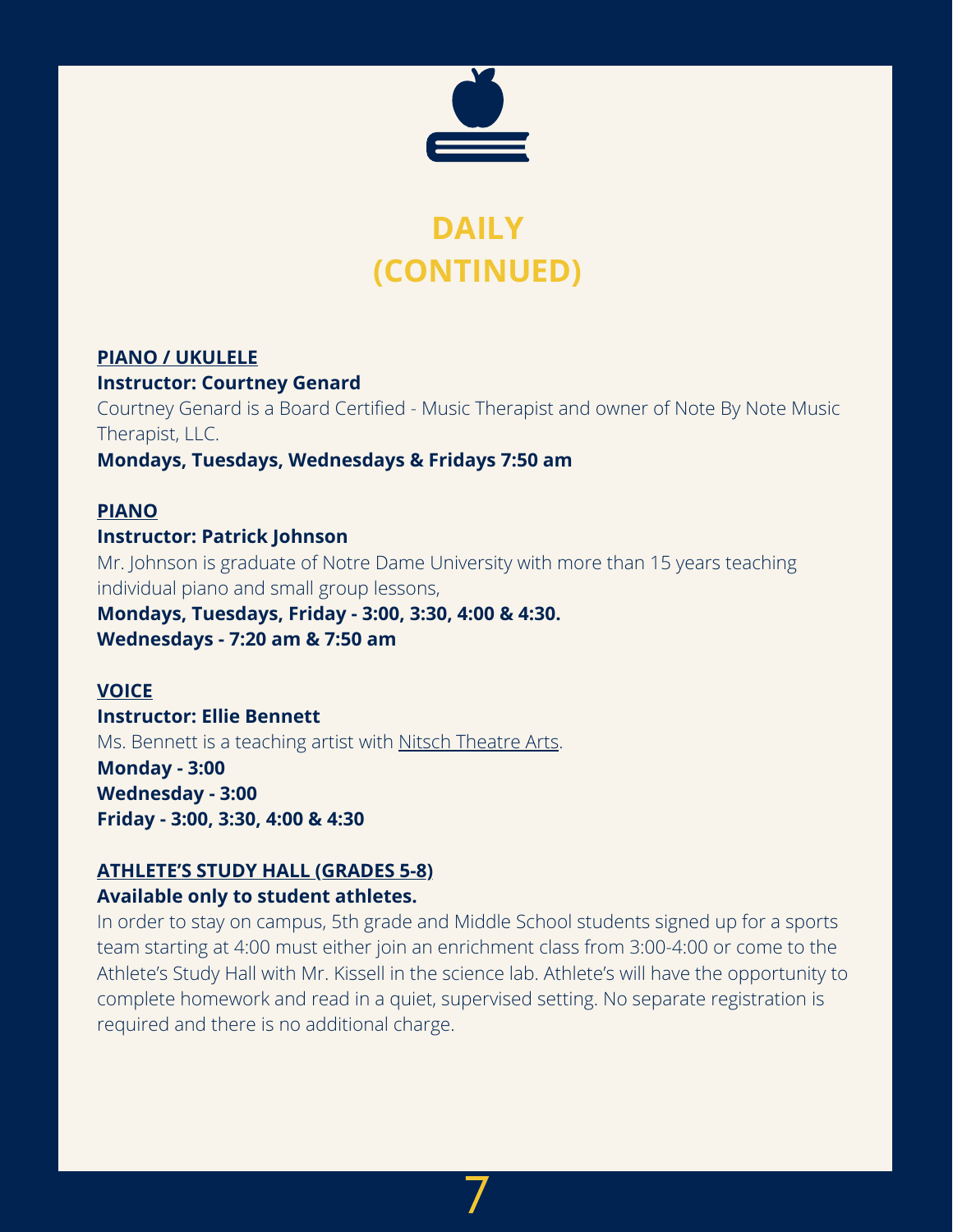

# MONDAY ENRICHMENT

#### **BAKING FOR BEGINNERS: (PREK-3RD) Instructor: Danielle Hossler**

#### 1 Credit + \$20 for food & material costs

Description: Even the littlest pastry chef will have fun in our baking class! We will learn all about important cooking & baking utensils, baking staples and ingredients and how to measure them. Our beginner bakers will work together to read recipes from start to finish and learn the basics of baking. Let's put on our chef hats and tie up our aprons and learn to bake!

# **ART CLUB (1ST-4TH)**

# **Instructor: Haley Wulfman**

#### 1 Credit + \$20 materials fee

Description: Children will explore a variety of different materials and experiences, with lots of imagination. You'll have freedom to make art using materials you are interested in, about topics that you're excited about. We'll also get to try new things, such as binding our own books! We'll have the opportunity to make 2D and 3D art from traditional art materials, as well as from non-conventional materials that might otherwise even get thrown away. Artists like you are heroes, and can make totally cool art using just about anything!

# **MODEL UNITED NATIONS (5TH-8TH)**

#### **Instructor: Nash Adamson**

#### 1 Credit

Description: MUN is an academic simulation in which student delegates learn about diplomacy, global politics and the United Nations. Delegates also enhance public speaking, debating, writing, critical thinking, and leadership skills. Participants will also have the opportunity to participate in virtual MUN conferences, in-person travel events such as [RCMUN](http://www.rcmun.org/) and to take leadership roles in Peoria Academy's Global Leadership Summit.

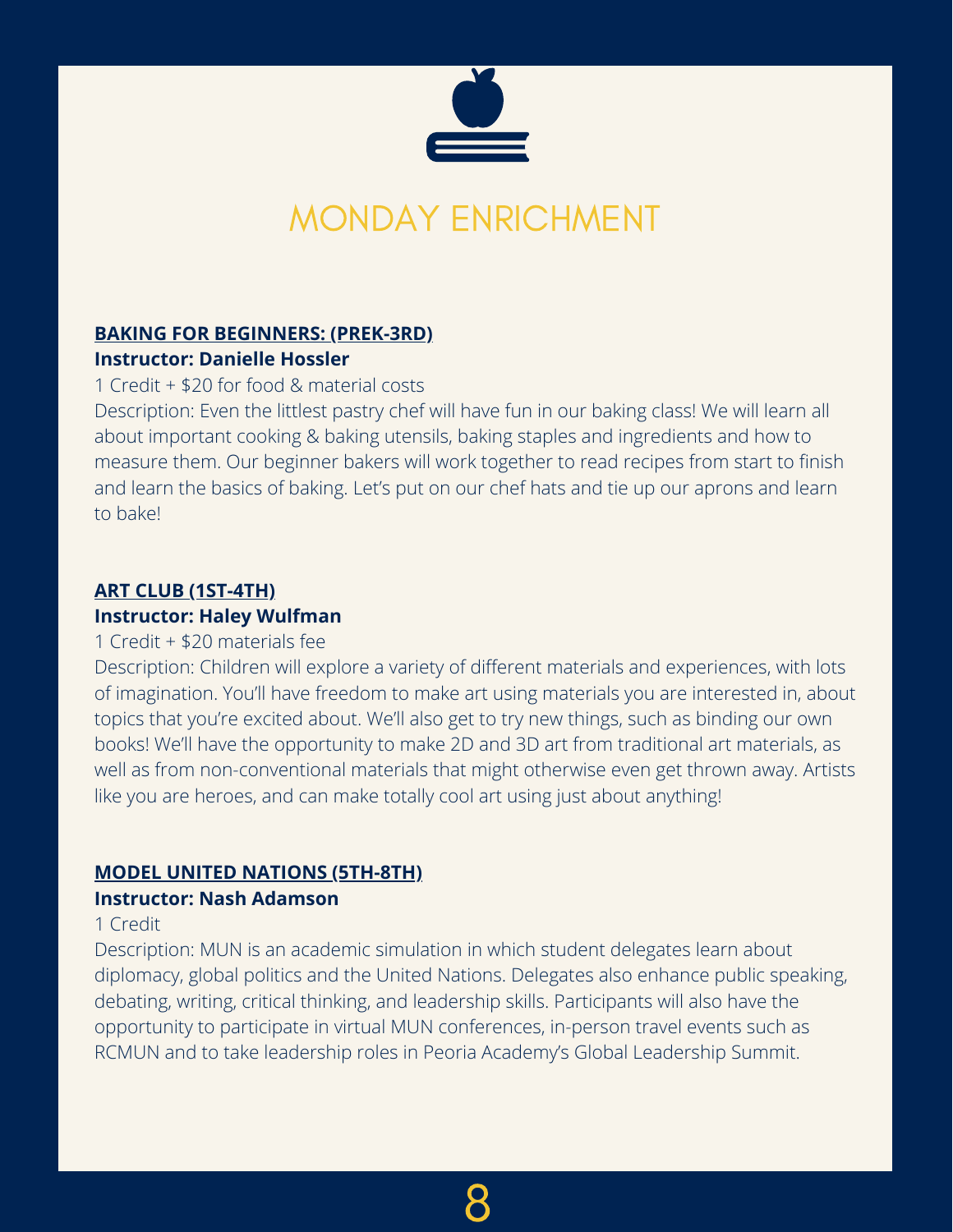

# TUESDAY ENRICHMENT

#### **BROADWAY 101 (K - 8TH)**

# **Instructor: Kelleen Nitsch and teaching artists from [Nitsch Theatre Arts](http://www.nitschtheatrearts.org/)**.

1 Credit

Description: Students will be divided into age-groups to learn the foundations of acting, vocal technique, auditioning, character development, theatre staging, and theatrical movement. The goal is to introduce and improve skills in a fun, collaborative environment.

# **CODE NINJAS (2ND - 8TH)**

#### **Instructor: Code Ninja Representatives**

1.5 Credits

Description: At Code Ninjas Peoria (Peoria), kids learn to code by building their very own video games. They gain problem solving, critical thinking, and STEM skills in a fun, safe, and inspiring environment.

#### **FENCING (5TH - 8TH)**

# **Instructors: Mohamed Shousha & assistant coaches from the Peoria Fencing Academy**

#### 1.5 Credits

Description: Along with basic fencing skills like footwork and blade work, we play games that develop coordination, balance, speed, and sportsmanship. This program will introduce our young fencers to the épée weapon and teach proper fencing techniques for its use.

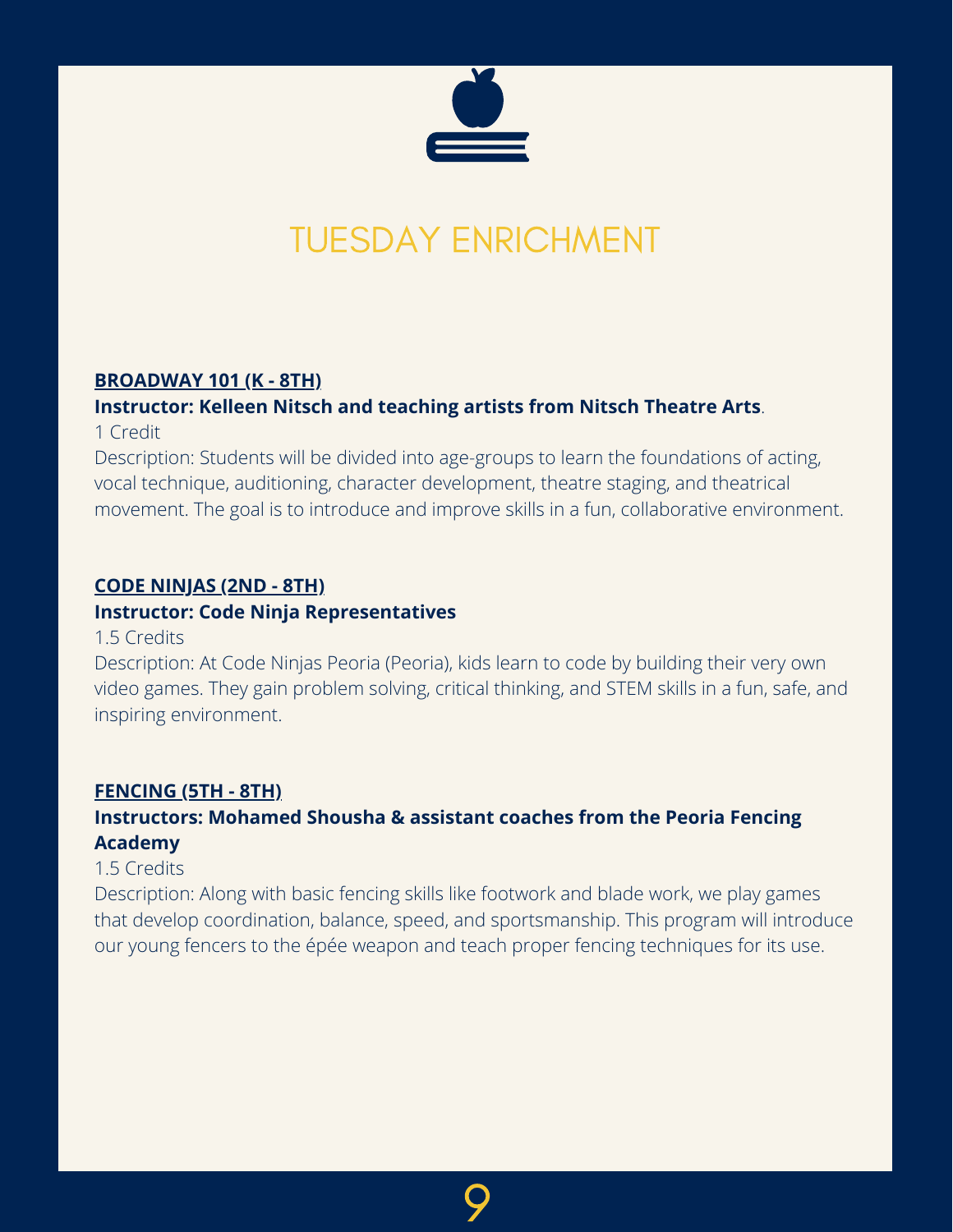

# **BOOMWHACKER MUSIC (PREK - 2ND)**

#### **Instructor: Courtney Genard**

1 credit

Description: Boomwhachers - tuned percussion tubes - are great ways for students to begin exploring music making in a collaborative, hands-on setting.

# **DANCE TEAM: (K - 4TH)**

# **Instructor: [Marie Claire Carignan](mailto:mcarignan@peoriaacademy.org)**

1 Credit

Description: This is a fun opportunity for students to learn to dance and cheer in a collaborative, supportive environment! Come and join us to end your week on the move!!

# **BOOT CAMP (PERSONAL TRAINING) (3RD - 8TH)**

# **Instructor: Rafael Vidal**

1 Credit

Description: Is your child looking to get into top shape for the upcoming summer sports? Or do they want to take their physical abilities to the next level? The Boot Camp program offers a fun setting where students will mix both strength training through bodyweight (calisthenics) and aerobic fitness. This class will also mix in aspects such as speed, agility, balance, and have a mental agility aspect to it as well (helping students quickly solve problems on their feet)."

# **ART CLUB (5TH - 8TH) Instructor: Haly Wulfman**

# 1 credit plus \$20 materials fee

Description: What do bamboo sticks, rope, charcoal, and robots have in common? They can all be used as tools for artmaking! In this fun enrichment course we will explore different approaches to creating, including both conventional and non-conventional. That means we will use art materials you might expect to use in an art studio (such as painting, drawing, and sculptural media) as well as things you might not (the sky is the limit, and we will even build robots that draw!). You have valuable and meaningful ideas and stories to tell, and you will have the opportunity to explore it all through art materials. Whether you think of yourself as an art novice or an art superstar, Ms. Wulfman would love to have you.

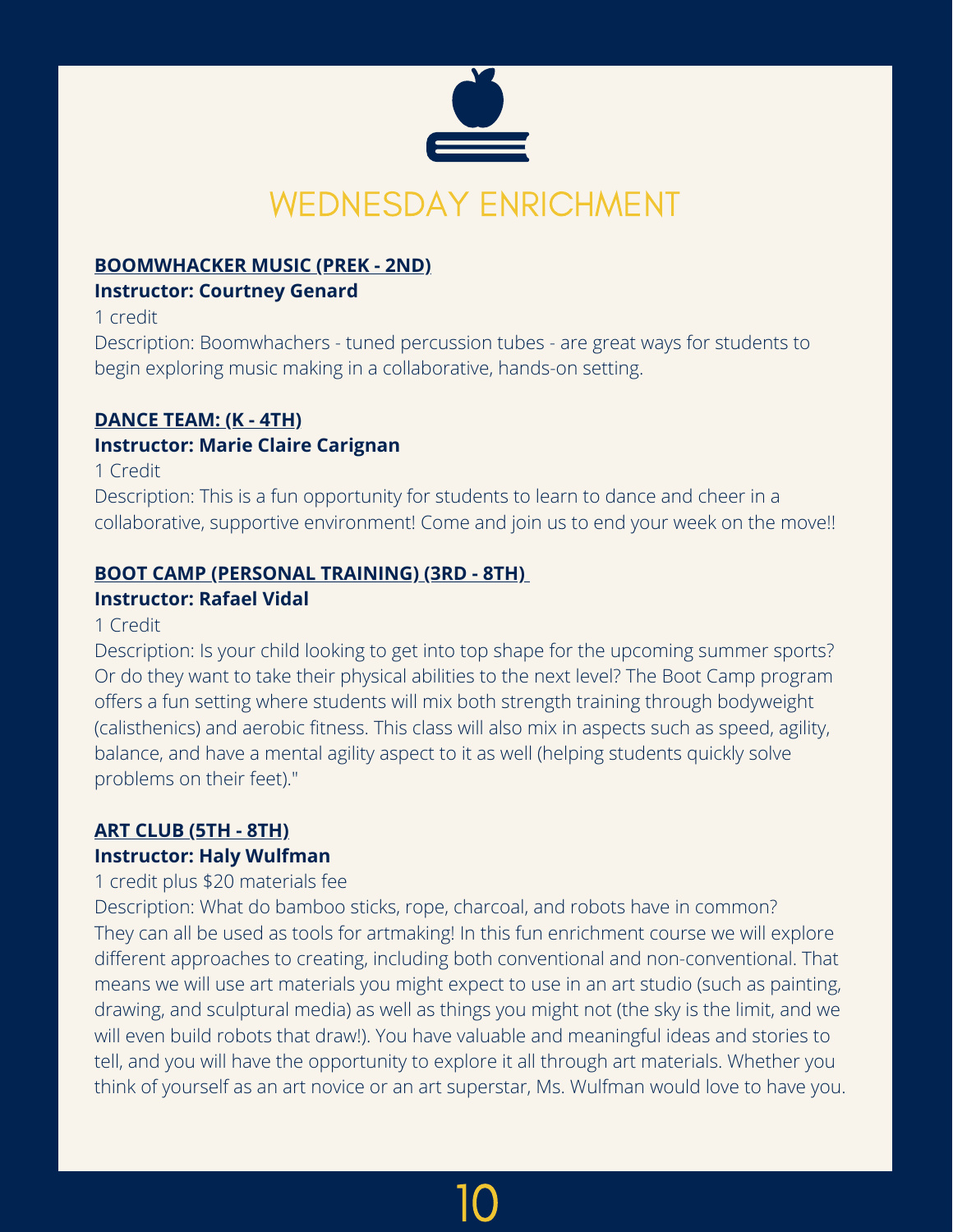

#### **JR. BOOT CAMP (PERSONAL TRAINING) (PREK-2ND) Instructor: Rafael Vidal**

1 credit

Description: Is your child looking to get into top shape for the upcoming summer sports? Or do they want to take their physical abilities to the next level? The Jr. Boot Camp program offers a fun setting where students will mix both strength training through bodyweight (calisthenics) and aerobic fitness. This class will also mix in aspects such as speed, agility, balance, and have a mental agility aspect to it as well (helping students quickly solve problems on their feet)."

# **EXPERIENCE SHAKESPEARE**

# **Instructor: Kelleen Nitsch and teaching artists from [Nitsch Theatre Arts.](http://www.nitschtheatrearts.org/)**

# 1 Credit

Description: Calling all Lords, Ladies and Fairies! Students will be part of the Spring Production- and adaptation of A Midsummer Night's Dream. ALL students who register will be part of the cast but auditions for particular roles will be held at the first class. Tech Week Rehearsals (April 4th-7th ) and Performances (April 8 & 9) will be held at Illinois Central College Performing Arts Center in East Peoria. After the Shakespeare Performance Students will work on a presentation for the End of the Year Concert.

# **LACROSSE CLUB (2ND - 8TH)**

# **Instructor: Ryan Gould**

1 Credit

Description: This club will introduce you to the fundamentals of the game, including stick handling, passing, and cradling. Whether you're interested in learning about the fastest growing

game in the region, or simply want to sharpen your lacrosse skills, please join us!

# **MATH COUNTS (5TH - 8TH)**

# **Instructor: [Amina Mechkor](mailto:amechkor@peoriaacademy.org)**

# 1 credit

Description: [MathCounts](https://www.mathcounts.org/) is a "national middle school mathematics competition that builds problem-solving skills and fosters achievement through four levels of fun, in-person "bee" style contests." It is a great way to improve collaborative and problem solving skills in a supportive and engaging environment.